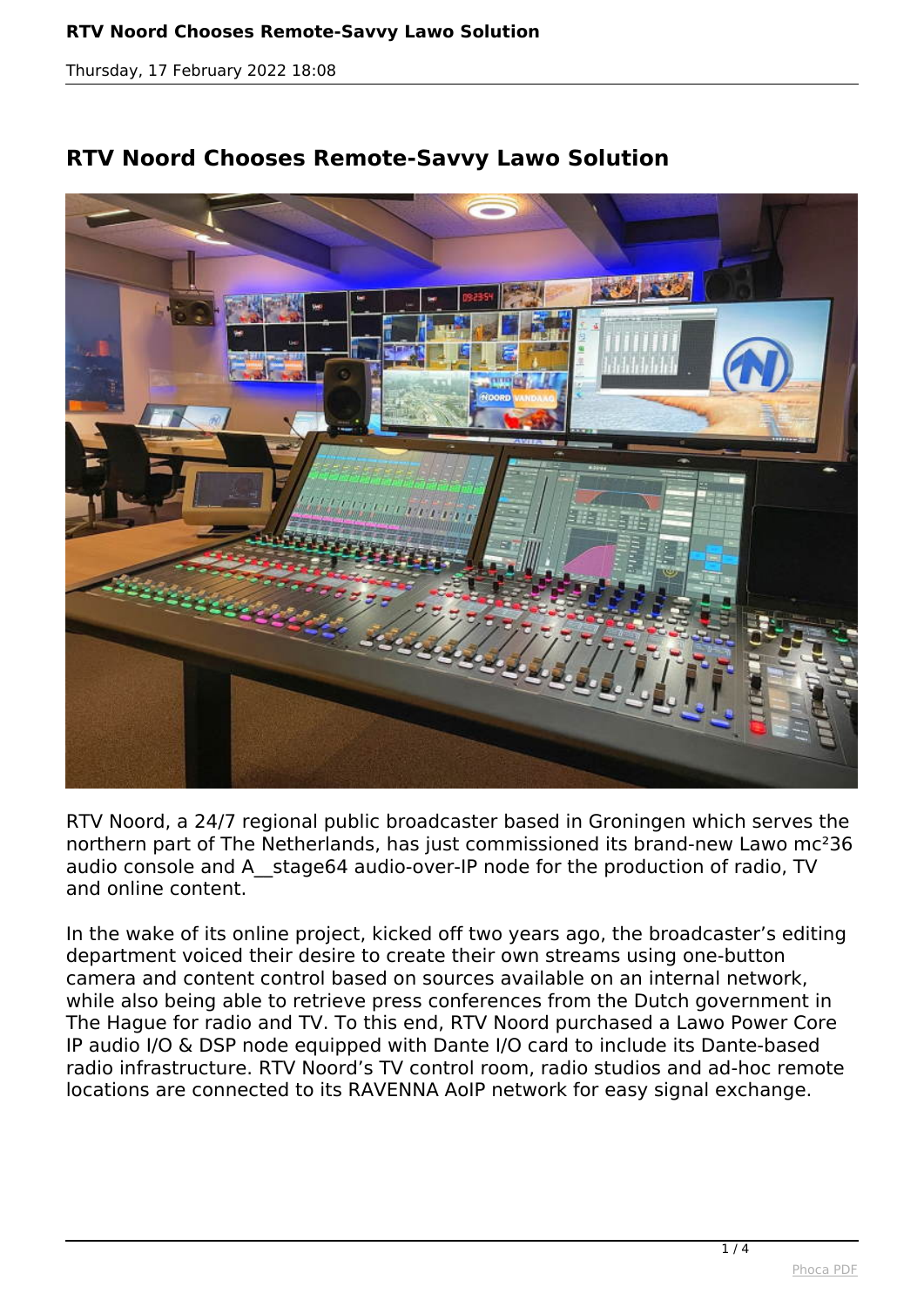*Thursday, 17 February 2022 18:08*



*Operated via touchscreens, Lawo's VisTool virtual radio software is used to control the Power Core for self-op programs like "From the Newsroom" as well as by editors when they prepare streams for RTV Noord's website or Facebook channel. Daily tasks performed with VisTool involve opening and adjusting microphone channels, accessing audio feeds, and more.*

*As RTV Noord was outgrowing its baseband audio core and mixing console, the station's producers and presenters were asked about their future plans and expectations. Remote production scenarios via a dark-fiber link that connects the studios on the outskirts to the city center of Groningen were high on the agenda, so a 32-fader Lawo mc²36 All-in-One console was purchased. It allows audio engineers to produce complete shows from RTV Noord's control room even though the cameras and stagebox/microphones are at the remote location. Alongside the console, RTV Noord installed a Waves SuperRack SoundGrid plug-in server for effects processing during live performances.*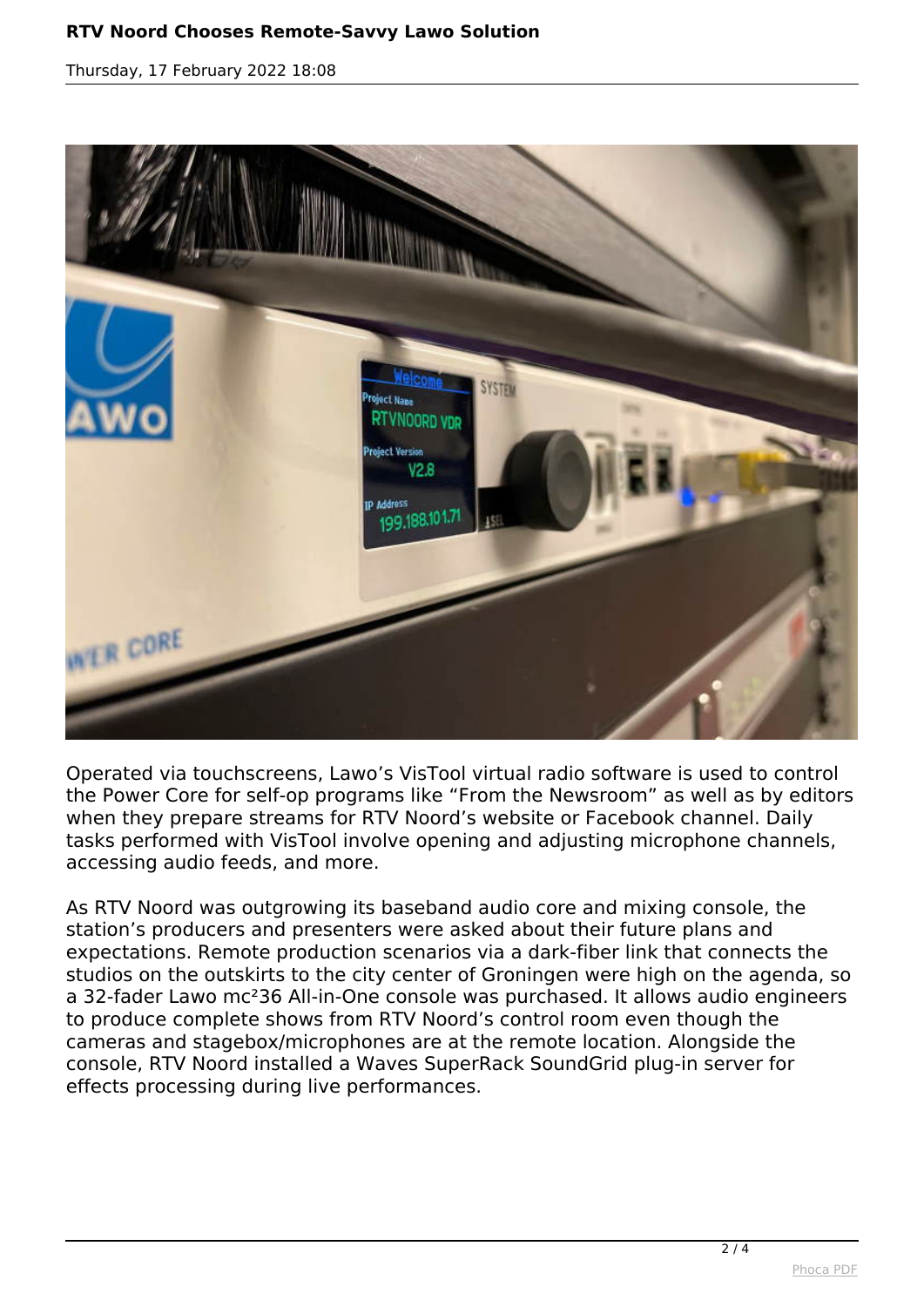*Thursday, 17 February 2022 18:08*



*Among the reasons for choosing the mc²36 console were that the built-in, rock-solid RAVENNA protocol transports any audio payload over a WAN connection and that the mc²36 provides enough audio channels to handle both incoming audio feeds and a variety of outgoing monitor signals in remote production scenarios. The mc²36 is obviously also used for "in-house" assignments like RTV Noord's daily "Noord-Vandaag" talk show.*

*The decision to choose a Lawo solution was based on RTV Noord's desire to futureproof its infrastructure by migrating to an Audio-over-IP configuration: the console natively supports SMPTE 2110, which will come in handy when the baseband video infrastructure is replaced by IP-native devices.*

*The Lawo A\_\_stage64 audio node is used both in the TV studio and for on-location productions. Its 64 physical inputs and outputs accommodate live music programs in a variety of strengths.*

*Tim de Vrij, RTV Noord's media engineer in charge of the entire radio and TV infrastructure, and an engineering team did most of the configuration and programming work. Since the Covid-19 pandemic, authorized personnel have been*